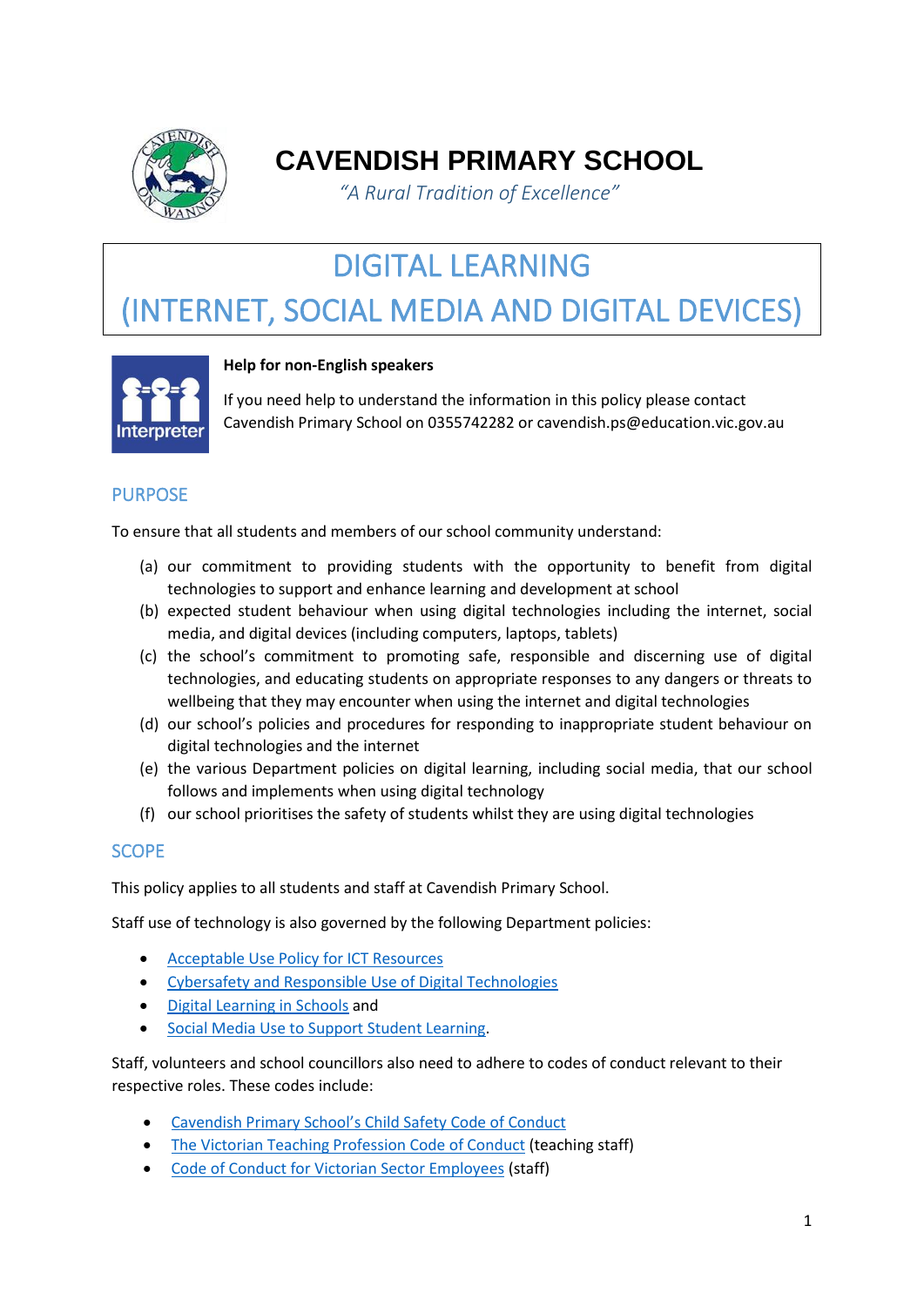• [Code of Conduct for Directors of Victorian Public Entities](https://www2.education.vic.gov.au/pal/school-council-conduct/policy) (school councillors)

#### **DEFINITIONS**

For the purpose of this policy, "digital technologies" are defined as digital devices, tools, applications and systems that students and teachers use for learning and teaching; this includes Departmentprovided software and locally sourced devices, tools and systems.

#### **POLICY**

#### Vision for digital learning at our school

The use of digital technologies is a mandated component of the Victorian Curriculum F-10.

Safe and appropriate use of digital technologies, including the internet, apps, computers and tablets, can provide students with rich opportunities to support learning and development in a range of ways.

Through increased access to digital technologies, students can benefit from learning that is interactive, collaborative, personalised, engaging and transformative. Digital technologies enable our students to interact with and create high quality content, resources and tools. It also enables personalised learning tailored to students' particular needs and interests and transforms assessment, reporting and feedback, driving new forms of collaboration and communication.

Cavendish Primary School believes that the use of digital technologies at school allows the development of valuable skills and knowledge and prepares students to thrive in our globalised and inter-connected world. Our school's vision is to empower students to use digital technologies safely and appropriately to reach their personal best and fully equip them to contribute positively to society as happy, healthy young adults.

#### Safe and appropriate use of digital technologies

Digital technologies, if not used appropriately, may present risks to users' safety or wellbeing. At Cavendish Primary School, we are committed to educating all students to use digital technologies safely, equipping students with the skills and knowledge to navigate the digital world.

At Cavendish Primary School, we:

- use online sites and digital tools that support students' learning, and focus our use of digital technologies on being learning-centred
- use digital technologies in the classroom for specific purpose with targeted educational or developmental aims
- supervise and support students using digital technologies for their schoolwork
- effectively and responsively address any issues or incidents that have the potential to impact on the wellbeing of our students
- have programs in place to educate our students to be safe, responsible and discerning users of digital technologies, including [insert details of specific programs]
- educate our students about digital issues such as privacy, intellectual property and copyright, and the importance of maintaining their own privacy and security online
- actively educate and remind students of our *Student Engagement* policy that outlines our School's values and expected student behaviour, including online behaviours
- have an Acceptable Use Agreement outlining the expectations of students when using digital technologies for their schoolwork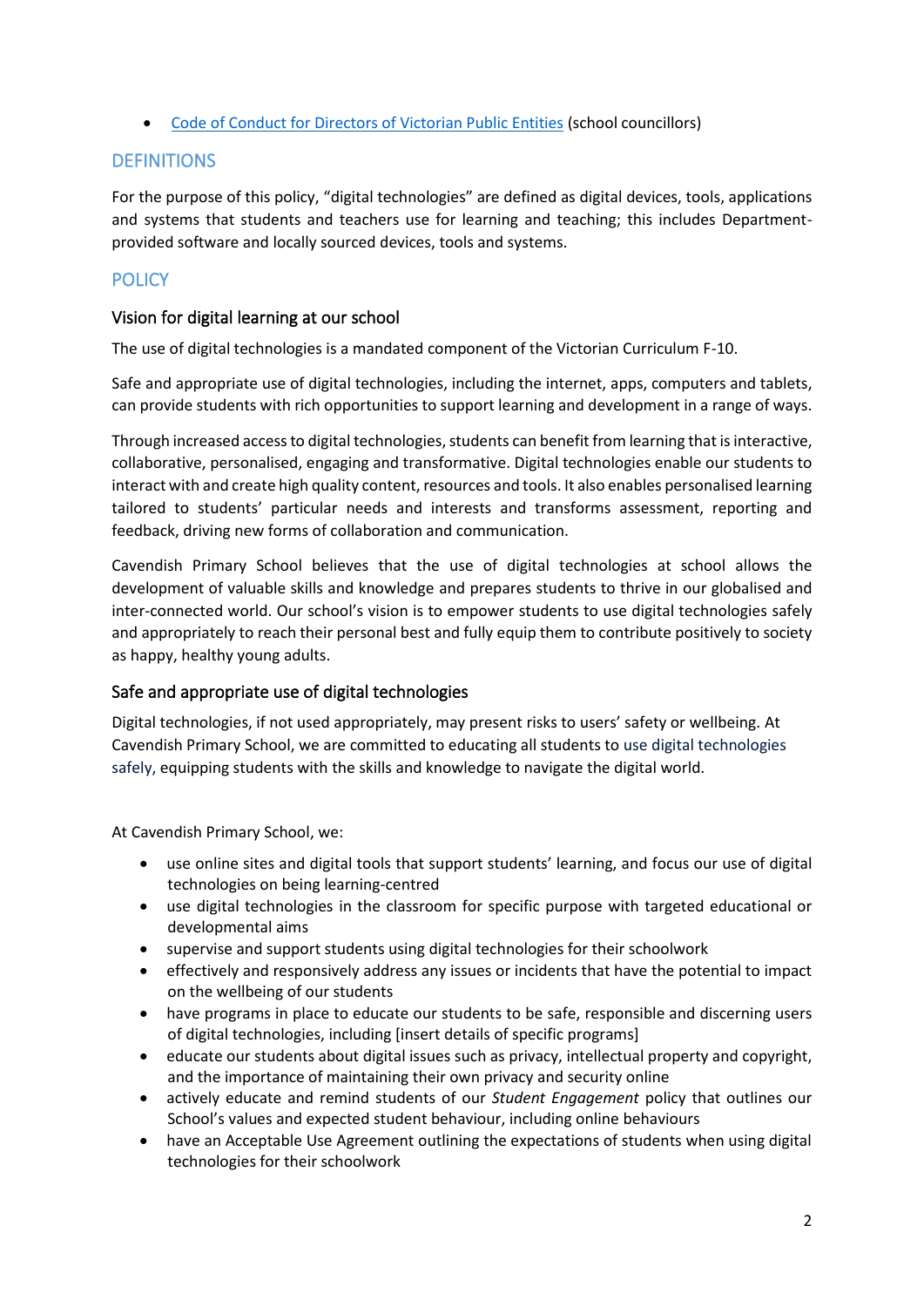- use clear protocols and procedures to protect students working in online spaces, which includes reviewing the safety and appropriateness of online tools and communities and removing offensive content at the earliest opportunity
- educate our students on appropriate responses to any dangers or threats to wellbeing that they may encounter when using the internet and other digital technologies
- provide a filtered internet service at school to block access to inappropriate content
- refer suspected illegal online acts to the relevant law enforcement authority for investigation
- support parents and carers to understand the safe and responsible use of digital technologies and the strategies that can be implemented at home through regular updates in our newsletter, information sheets, website/school portal and information sessions.

Distribution of school owned devices to students and personal student use of digital technologies at school will only be permitted where students and their parents/carers have completed a signed Acceptable Use Agreement.

It is the responsibility of all students to protect their own password and not divulge it to another person. If a student or staff member knows or suspects an account has been used by another person, the account holder must notify [insert relevant role/s, i.e. classroom teacher, the administration], immediately.

All messages created, sent or retrieved on the school's network are the property of the school. The school reserves the right to access and monitor all messages and files on the computer system, as necessary and appropriate. Communications including text and images may be required to be disclosed to law enforcement and other third parties without the consent of the sender.

Information on supervision arrangements for students engaging in digital learning activities is available in our Yard Duty and Supervision Policy.

#### Social media use

Our school follows the Department's policy on [Social Media Use to Support Learning](https://www2.education.vic.gov.au/pal/social-media/policy) to ensure social media is used safely and appropriately in student learning and to ensure appropriate parent notification occurs or, where required, consent is sought. Where the student activity is visible to the public, it requires consent.

In accordance with the Department's policy on social media, staff will not 'friend' or 'follow' a student on a personal social media account, or accept a 'friend' request from a student using a personal social media account unless it is objectively appropriate, for example where the student is also a family member of the staff.

If a staff member of our school becomes aware that a student at the school is 'following' them on a personal social media account, Department policy requires the staff member to ask the student to 'unfollow' them, and to notify the school and/or parent or carer if the student does not do so.

#### Student behavioural expectations

When using digital technologies, students are expected to behave in a way that is consistent with Cavendish Primary School's *Statement of Values and Philosophy, Student Wellbeing and Engagement* policy, and *Bullying Prevention* policy.

When a student acts in breach of the behaviour standards of our school community (including cyberbullying, using digital technologies to harass, threaten or intimidate, or viewing/posting/sharing of inappropriate or unlawful content), Cavendish Primary School will institute a staged response, consistent with our student engagement and behaviour policies*.*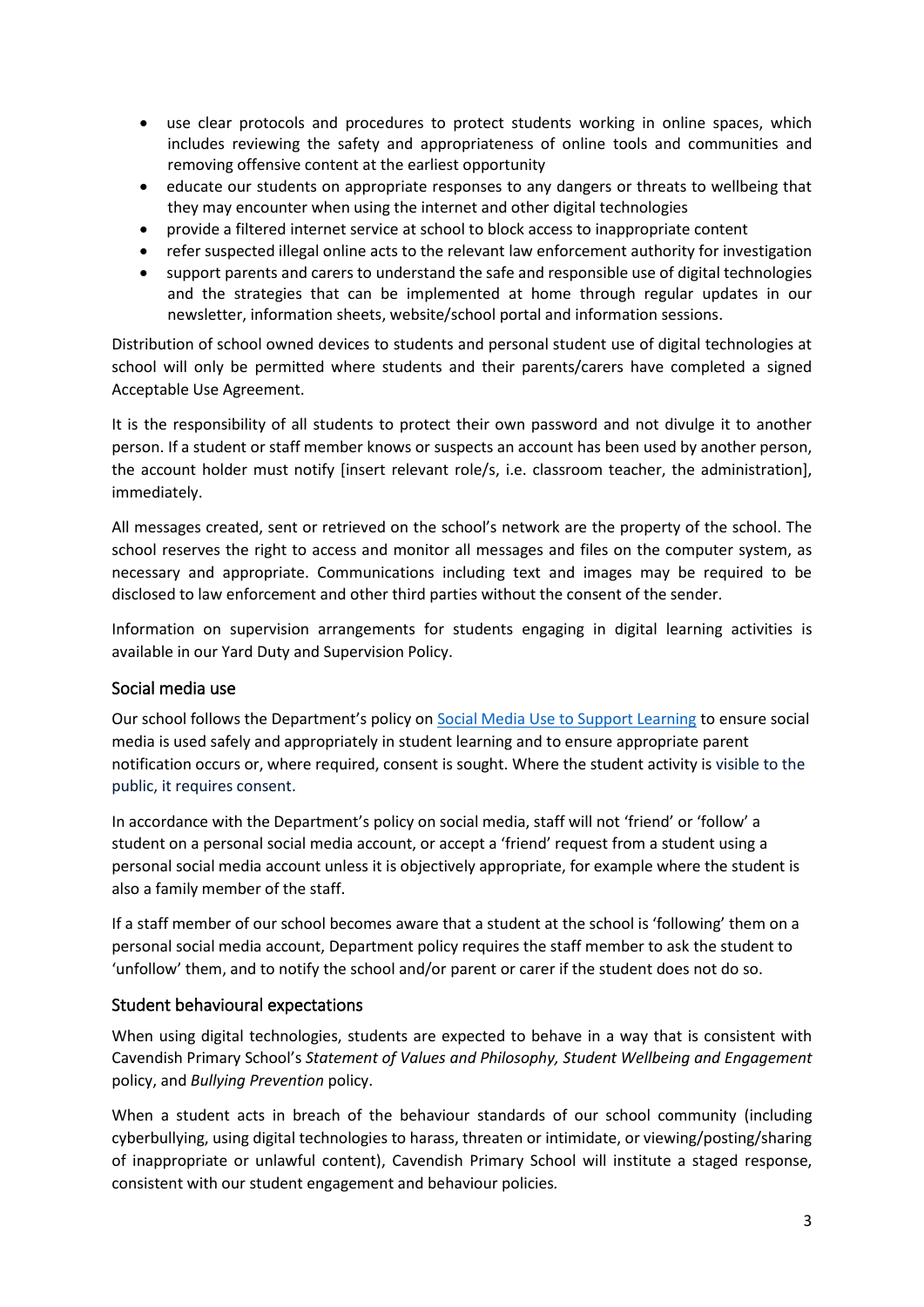Breaches of this policy by students can result in a number of consequences which will depend on the severity of the breach and the context of the situation. This includes:

- removal of network access privileges
- removal of email privileges
- removal of internet access privileges
- removal of printing privileges
- other consequences as outlined in the school's *Student Wellbeing and Engagement* and *Bullying Prevention* policies.

#### **COMMUNICATION**

This policy will be communicated to our school community in the following ways:

- Available publicly on our school's website
- Included in staff induction and child safety training processes
- Discussed at staff briefings/meetings as required
- Included in our staff handbook/manual
- Included as annual reference in school newsletter
- Discussed at student forums/through communication tools
- Made available in hard copy from school administration upon request

#### POLICY REVIEW AND APPROVAL

| Policy last reviewed       | February 2022                                       |
|----------------------------|-----------------------------------------------------|
| Consultation               | School Council Meeting - 15 <sup>th</sup> June 2022 |
| Approved by                | Principal                                           |
| Next scheduled review date | June 2024                                           |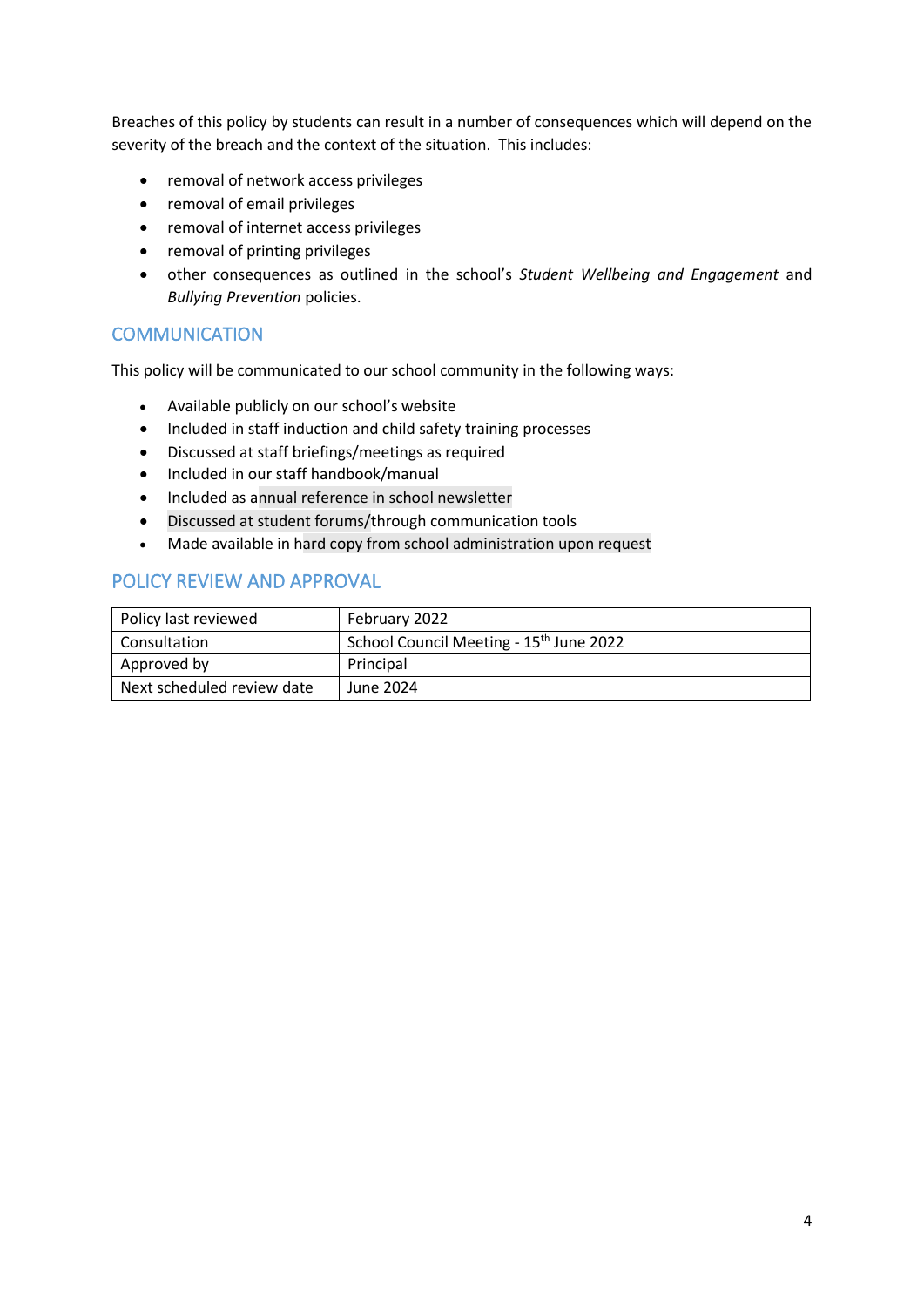#### ANNEXURE A: ACCEPTABLE USE AGREEMENT

Acceptable Use Agreement



## **CAVENDISH PRIMARY SCHOOL**

"A Rural Tradition of Excellence"

ICT ACCEPTABLE USE AGREEMENT

# **Information Communication Technology (ICT) Acceptable Use Agreement**

# **Student Name:**

Dear Parents,

Cyber safety is an important issue for young children. By the time young children arrive at school, many are already online or using digital technologies. They visit their favourite websites, play games and use social media or apps such as Mathletics or Epic Reading.

**Year** 

# **Part A: School Profile Statement**

Cavendish Primary School recognises the need for students to be safe and responsible users of digital technologies. We believe that explicitly teaching students about safe and responsible online behaviours is essential and is best taught in partnership with parents/guardians. We request that parents/guardians work with us and encourage this behaviour at home.

At Cavendish Primary we:

• support the rights of all members of the school community to engage in and promote a safe, inclusive and supportive learning environment

• have a Student Wellbeing and Engagement Policies that clearly states our school's values and the expected standards of student behaviour, including actions and consequences for inappropriate behaviour

• educate our students to be safe and responsible users of digital technologies

• raise our students' awareness of issues such as online privacy and intellectual property including copyright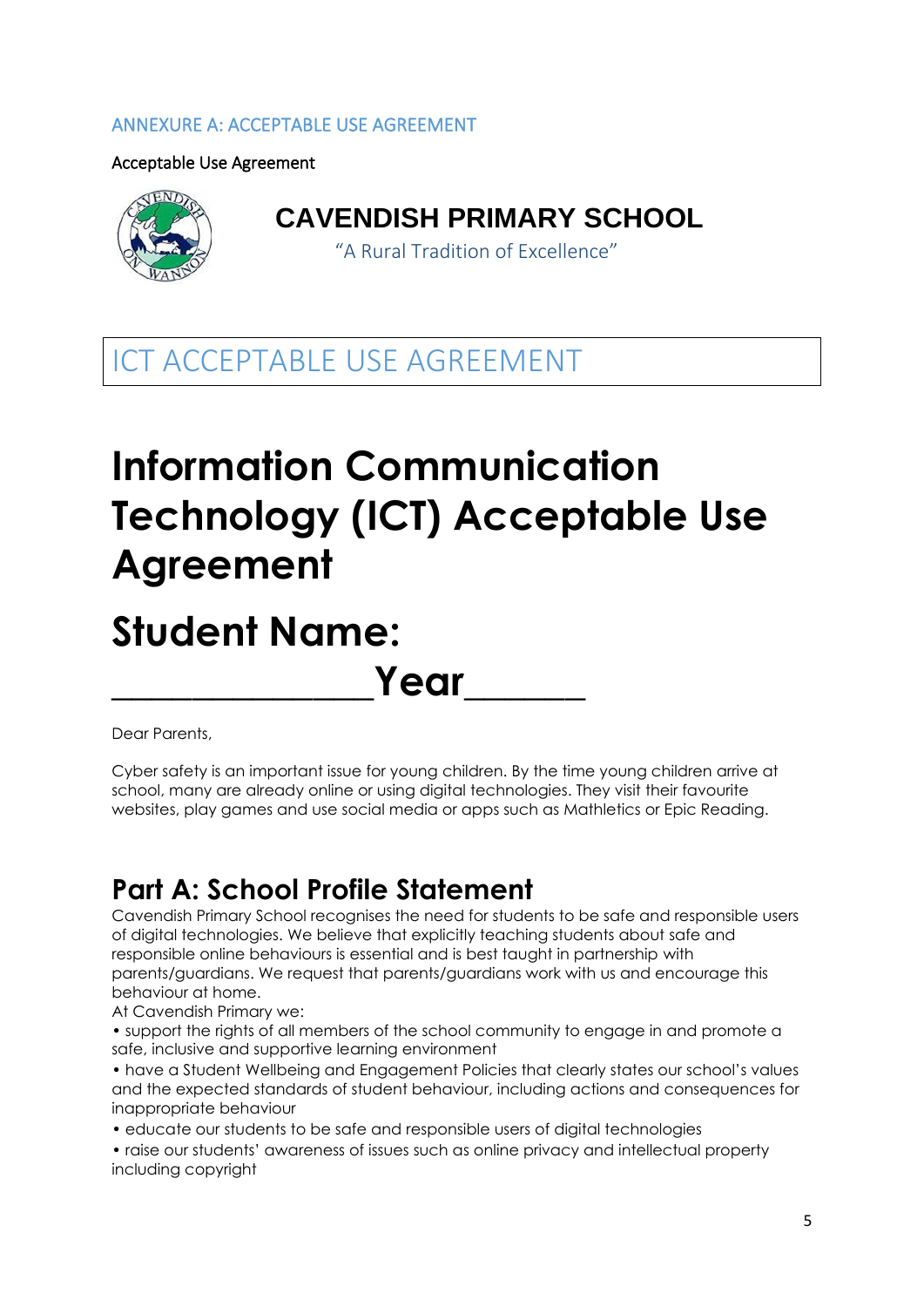• supervise students when using digital technologies for educational purposes

• provide a filtered internet service but acknowledge that full protection from inappropriate content can never be guaranteed

• respond to issues or incidents that have the potential to impact on the wellbeing of our students

• know that some online activities are illegal and as such we are required to report this to the police

• support parents/guardians to understand the importance of safe and responsible use of digital technologies, the potential issues that surround their use and strategies that they can implement at home to support their child

• provide parents/guardians with a copy of this agreement.

On the following pages you will find a list of technology related issues that your child has discussed in class. We ask that you read through and discuss these points with your child, ensuring they fully understand the importance of using technology appropriately. On the final page, please sign to indicate you have discussed these points with your child.

## **Part B: Safe and Responsible Behaviour**

**(Students, please tick each box to demonstrate your understanding of each point)**  *When I use digital technologies I will:* 

**COMMUNICATE RESPECTFULLY** by thinking and checking that what I write or post is polite and respectful.

This means:

- $\Box$  never sending mean or bullying messages or passing them on, as this makes me part of the bullying.
- $\Box$  not using actions online to be mean to others. (This can include leaving someone out to make them feel bad).
- $\Box$  not copying someone else's work or ideas from the internet and presenting them as my own. (I will include the link).

**PROTECT PERSONAL INFORMATION** by being aware that my full name, photo, birthday, address and phone number is personal information and not to be shared online.

This means:

- $\Box$  protecting my friends' information in the same way.
- $\Box$  protecting my password and not sharing it with others, as well as logging out of websites.
- □ only joining a space online with my parent or teacher's guidance and permission, having read the terms and conditions.
- never answering questions online that ask for my personal information.

**LOOK AFTER MYSELF AND OTHERS** by thinking about WHAT I share online.

This means:

 never sharing my friends' full names, birthdays, school names, addresses and phone numbers because this is their personal information.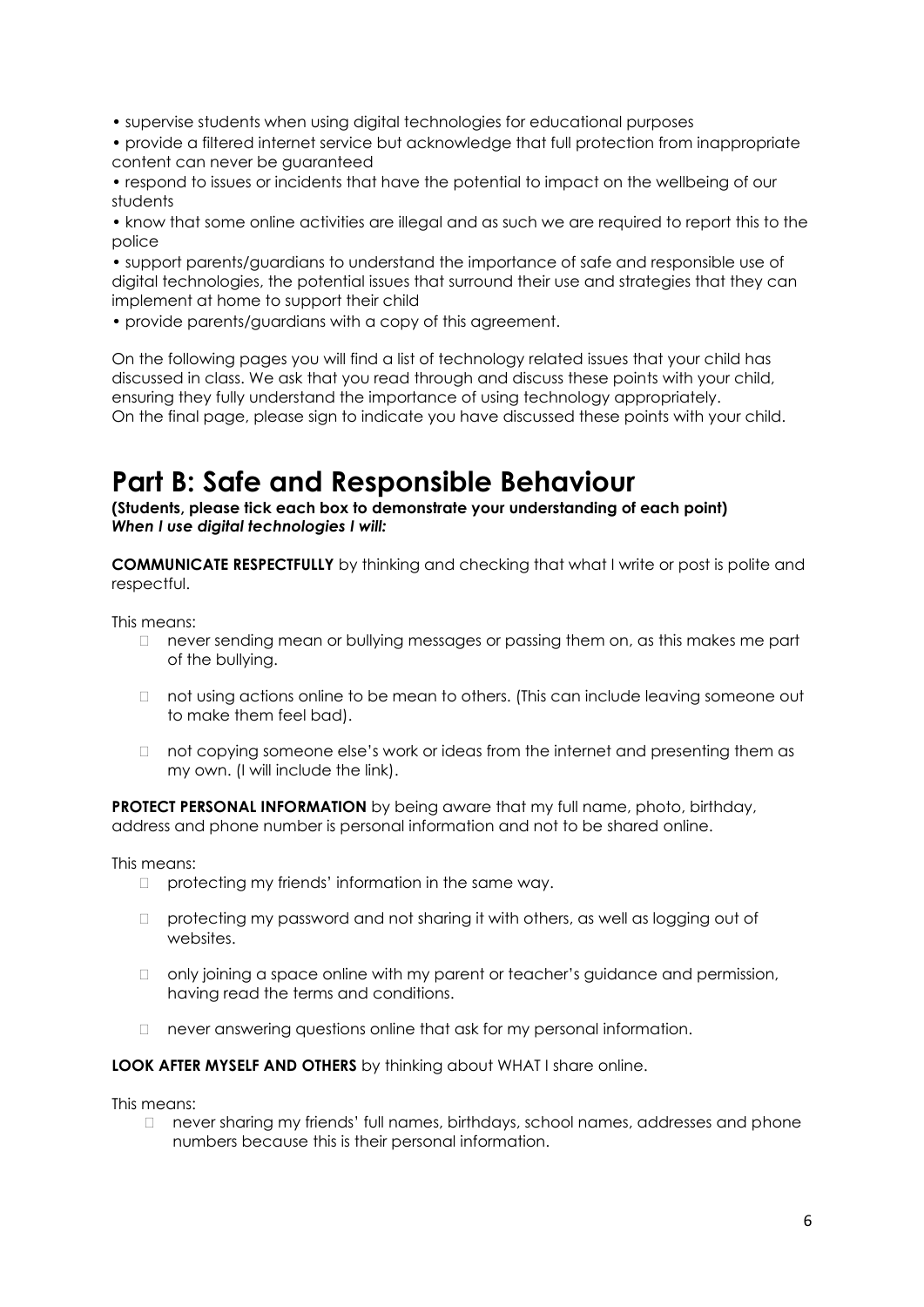- $\Box$  speaking to a trusted adult if I see something that makes me feel upset or if I need help.
- $\Box$  speaking to a trusted adult if someone is unkind to me.
- $\Box$  speaking to a trusted adult if I know someone else is upset or scared.
- □ stopping to think about what I post or share online, as once it's posted it cannot be taken back.
- $\Box$  using spaces or sites that are appropriate for my age.
- $\Box$  not deliberately searching for something rude or violent.
- either turn off the screen or use the back button if I see something I don't like and telling a trusted adult.
- D being careful with the equipment I use.
- □ not putting photos or videos of other people online without their permission.